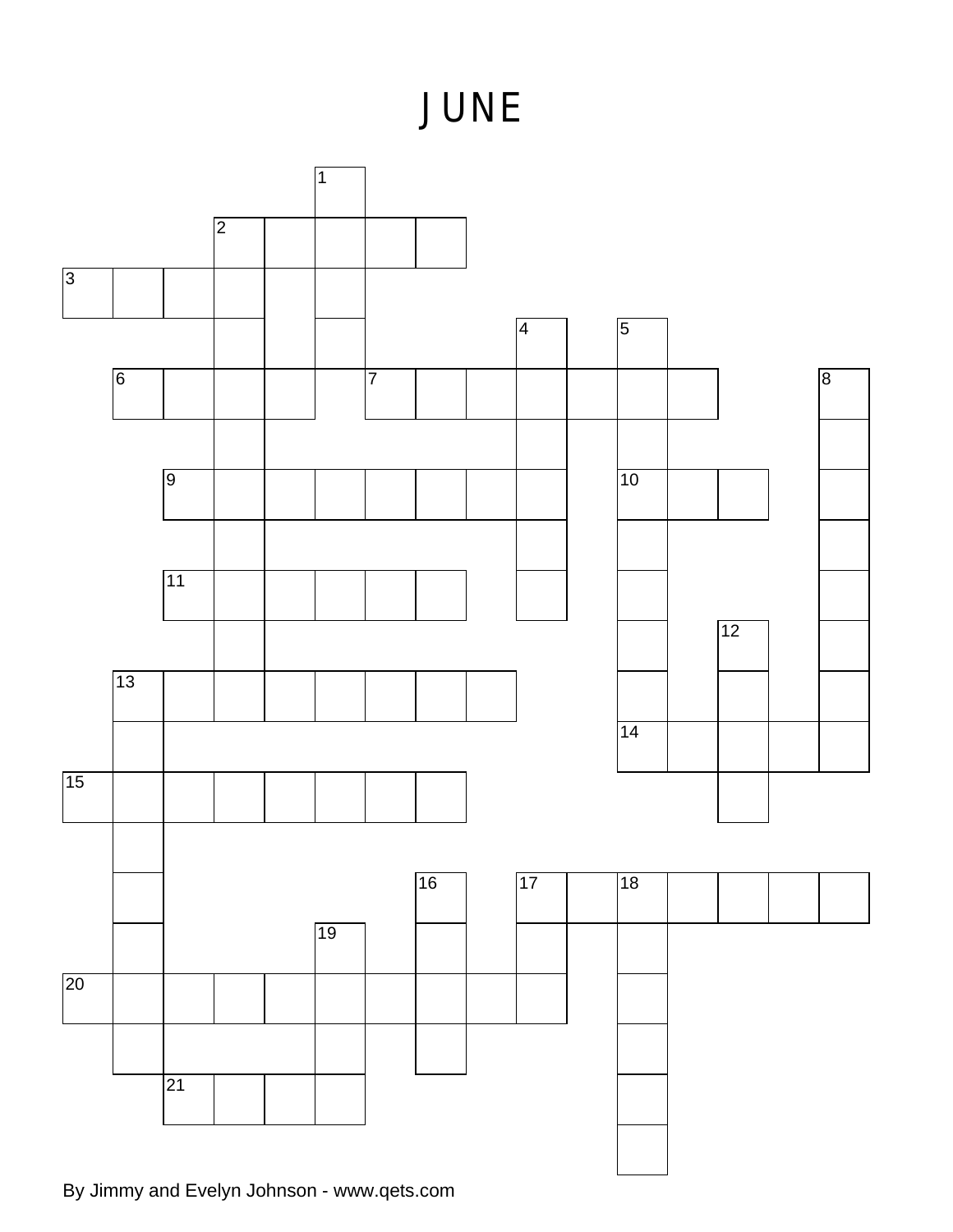# **JUNE**

#### **ACROSS**

- **2** Release from effort
- **3** Sixth month of the year
- **6** Flat sandal with thong between toes
- **7** Day on which most people do not work
- **9** Period of rest from school, work, or other activities
- **10** Father's \_\_\_\_ June 21 holiday
- **11** Take a long walk in the country for fun or exercise
- **13** Bright light of the sun
- **14** Green plant that often covers lawns and meadows
- **15** Game played with a bat, ball and two teams
- **17** Trying to catch a fish
- **20** Ceremony at which a diploma is given or received
- **21** Short journey from one point to another

### **DOWN**

- **1** June 14 holiday \_\_\_\_\_ Day
- **2** Activity that is relaxing or fun
- **4** Social gathering at which food is eaten outdoors
- **5** Plant or take care of a garden
- **8** In the open; outside
- **12** Activity intended for amusement
- **13** Land that borders the ocean
- **16** Move through the water by moving parts of the body
- **17** Something that gives pleasure or enjoyment
- **18** Warmest season of the year
- **19** Outdoor area where tents are set up to sleep in